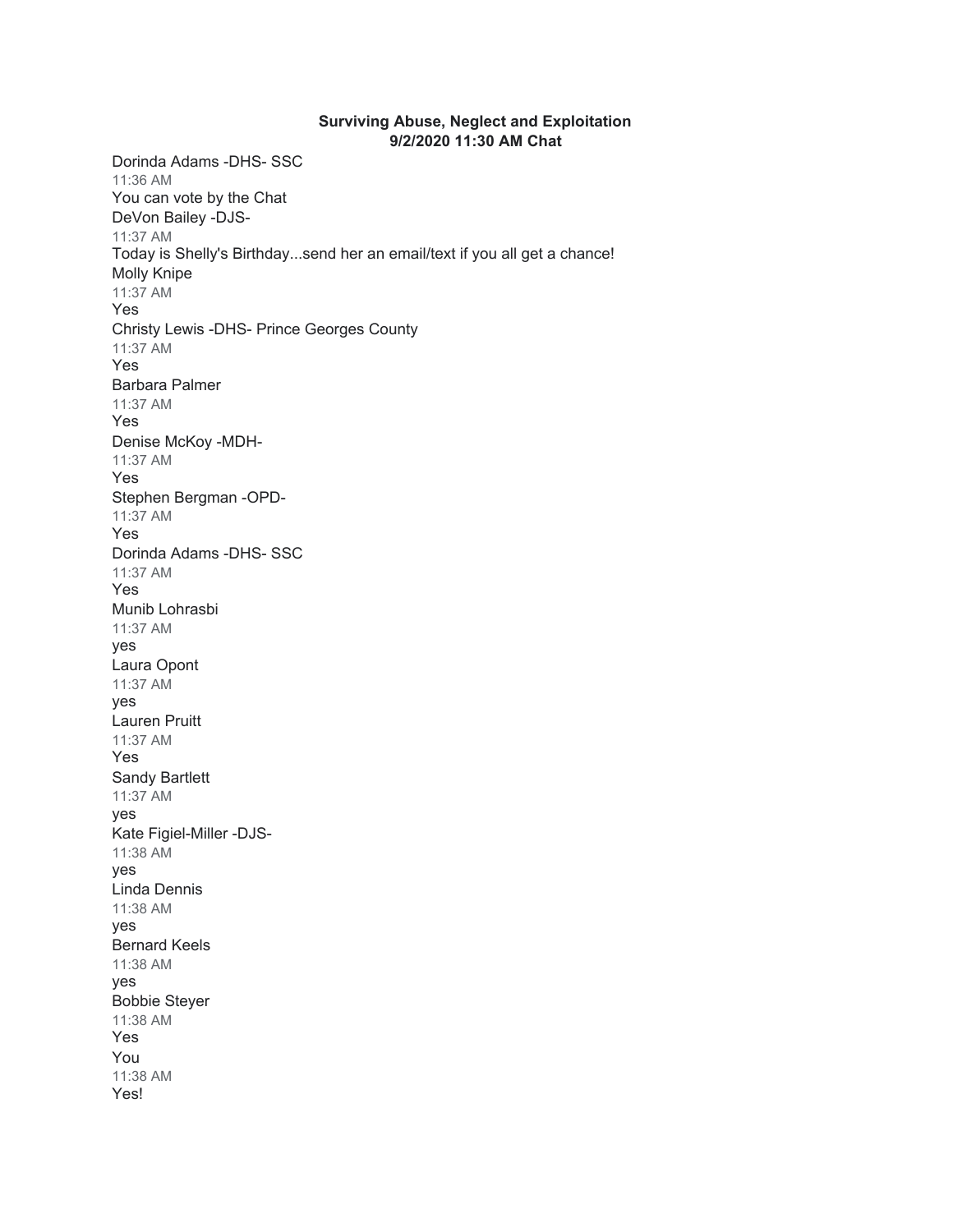dorothy lennig 11:38 AM yes Jeanette Ortiz, AACPS 11:38 AM Yes Ashley Young 11:38 AM Yes Estelle Seals -DHS- SSC 11:38 AM Yes Karren Pope-Onwukwe 11:38 AM Yes Laura Opont 11:41 AM [https://docs.google.com/document/d/1YFhj\\_kzEc1IiZkbMIjDZuGDR3LXbdmr5b9QfxFjDvyc/edit](https://meet.google.com/linkredirect?authuser=1&dest=https%3A%2F%2Fdocs.google.com%2Fdocument%2Fd%2F1YFhj_kzEc1IiZkbMIjDZuGDR3LXbdmr5b9QfxFjDvyc%2Fedit) Reena Shah 11:41 AM Laura, open up access to the document so everyone can view it Dorinda Adams -DHS- SSC 11:44 AM Hi. May we make the document larger to view Kate Figiel-Miller -DJS-11:44 AM Happy birthday, Shelly! Stephen Bergman -OPD-11:44 AM Happy Birthday Shelly! Christy Lewis -DHS- Prince Georges County 11:45 AM Happy birthday (Stevie Wonder style) Bernard Keels 11:48 AM Happy Birthday Shelly Denise McKoy -MDH-11:50 AM FYI The MBON maintains a GNA abuse registry under federal law - cases prosecuted through office of health care quality Reena Shah 11:59 AM Just also wanted you all to encourage explication of other disparities, but wanted to specifically highlight racial disparities. Lisae C Jordan 12:03 PM I agree the issue should be explored, but do want to mention that there are often concerns about expunging domestic violence, child abuse, elder abuse, and sexual violence Lisae C Jordan 12:07 PM The list of crimes that are included in the human trafficking vacatur law might be a good place to begin for automatic expungement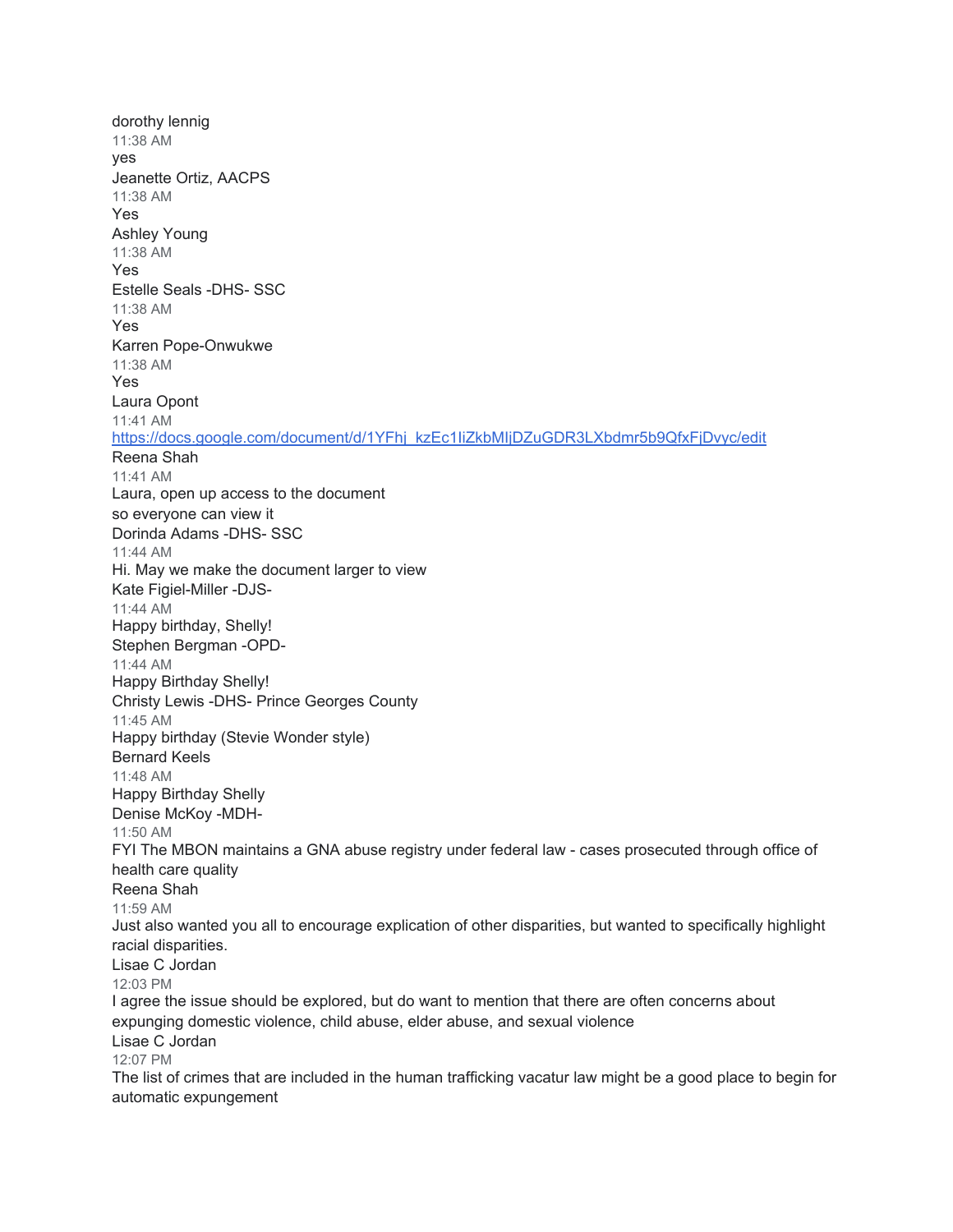Sandy Bartlett 12:08 PM Lisae, that's what I was thinking too. Denise McKoy -MDH-12:08 PM FYI The DDA caregivers are mostly medication technicians certified by the MBON these individuals are the ONLY ones not required to have a criminal background check prior to certification Dorinda Adams -DHS- SSC 12:08 PM i think the timing of this would be good as APS is preparing to go live with the web based Case Managerment System Sandy Bartlett 12:11 PM can everyone who is not talking pls mute? Jeanette Ortiz, AACPS 12:11 PM There is a lot of feedback Sandy Bartlett 12:11 PM there's background noise - like a fax machine Jeanette Ortiz, AACPS 12:12 PM Please mute if you are not talking. Denise McKoy -MDH-12:12 PM From experience in prosecuting these cases although the employer is required to do a background check not all comply Bernard Keels 12:23 PM I have to leave for another meeting related to the University. Dorinda Adams -DHS- SSC 12:25 PM We are currently piloting the Adult Public guardianship use of IT with our guardianship clients in long term care facilities and we are having push-back from the facilities to even include IT equipment Denise McKoy -MDH-12:28 PM Great job Jessica with note taking! Lauren Kallins 12:29 PM The issue of visitation polices also impacts developmental disability residential providers who may be supporting people who have different risk levels and who have had to create visitation policies that protect everyone they support in a given home. Lisae C Jordan

12:31 PM

I strongly agree with Reena about the need for civil legal services funding

Lauren Kallins

12:31 PM